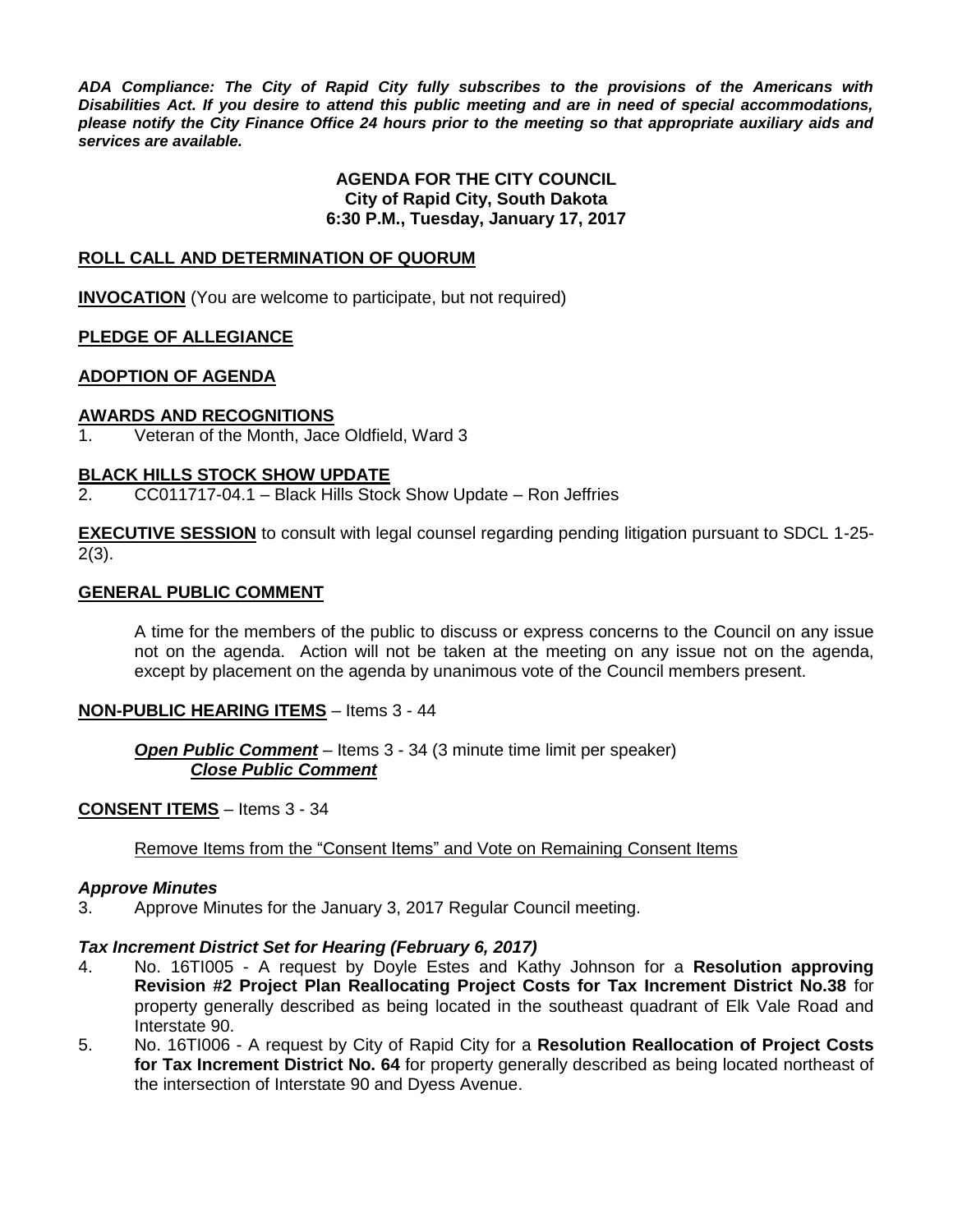# *Alcoholic Beverage License Applications Set for Hearing (February 6, 2017)*

- 6. Pennington County Democratic Party for a SPECIAL EVENT Wine License for an Event Scheduled for February 10, 2017 at Prairie Edge, 606 Main Street
- 7. Lawrence Adams, Rumours Inc. DBA LMN LLC, DBA Pure Bean SW, 5509 Bendt Drive Ste. 305 for a Retail (on-off sale) Wine and Retail (on-off sale) Malt Beverage TRANSFER from Rumours Inc. DBA Rumours, 5509 Bendt Drive Ste. 305
- 8. K & P, LLC DBA Hay Camp Brewing Co., 601 Kansas City Street for a Retail (on-off sale) Malt Beverage TRANSFER from K & P LLC DBA Hay Camp Brewing Company, 201 Main Street Suite 109
- 9. K & P, LLC DBA Hay Camp Brewing Co., 601 Kansas City Street for a Retail (on-off sale) Wine License
- 10. Youth & Family Services, Inc. for a SPECIAL EVENT Malt Beverage and Wine License for an Event scheduled for February 24-25, 2017 at 120 E Adams Street

## *Public Works Committee Consent Items*

- 11. No. PW011017-01 Confirm the Reappointment of John Van Beek and New Appointment of Robert "RC" Scull to the Rapid City Trenching Board.
- 12. No. PW011017-02 Approve Change Order #2F to Highmark, Inc. for Dyess Avenue Reconstruction and Downstream Drainage Channel Improvements. Project No. 12-2032 / CIP No. 50934 for a decrease of \$162,983.60.
- 13. No. PW011017-04 Authorize Staff to Advertise for Bids East St. James 12" Water Main Loop, Project No. 16-2346 / CIP No. 50917. Estimated Cost: \$125,000.00.
- 14. No. PW011017-05 Authorize Mayor and Finance Officer to Sign Agreement between the City of Rapid City and HDR Engineering, Inc. for Professional Services for Water and Water Reclamation Utility Rate Study, Project No. 16-2191 / CIP No. 50935 in the amount of \$199,695.00.
- 15. No. PW011017-06 Authorize Mayor and Finance Officer to Sign Agreement between the City of Rapid City and Brian Dail for Purchase of Water Rights.
- 16. No. PW011017-07 Authorize Mayor and Finance Officer to Sign Real Property Purchase Agreement between the City of Rapid City and Carla and Ryan Barber for the property located at 103 E. Anamosa Street for Anamosa Street Reconstruction – Midway to Milwaukee, Project No. 07-1473 / CIP No. 50559 in the amount of: \$129,500.00 and Authorize Public Works Director to sign amendments thereto.
- 17. No. PW011017-08 Authorize Lowering the Percentage of Work that the General Contractor Must Perform from 50% to 35% for Seger Drive Reconstruction, Project 15-2268 / CIP No. 50277.1-4.
- 18. No. PW011017-09 Approve Corrected funding for Bid Award Recommendation for Project #16- 2345.
- 19. No. PW011017-10 Approve Corrected funding for Advertising Authority and Bid Award Recommendation for Project #16-2351.
- 20. No. PW011017-11 Authorize Staff to Advertise for Bids for Cationic Sludge Polymer for the Water Reclamation Facility.
- 21. No. PW011017-03 Authorize Staff to Advertise for Bids for Seger Drive Reconstruction  $143^{\text{rd}}$ Ave. to La Crosse Street, Project No. 15-2268 / CIP No. 50277.1-4. Estimated Cost: \$4,600,000.00.

# *Legal & Finance Committee Consent Items*

- 22. No. LF011117-05 Confirm the Appointment Faye Bice to the Rapid City Library Board of **Trustees**
- 23. No. LF011117-09 Confirm the Re-Appointment of Donna Winkler to the Civic Center Board of Directors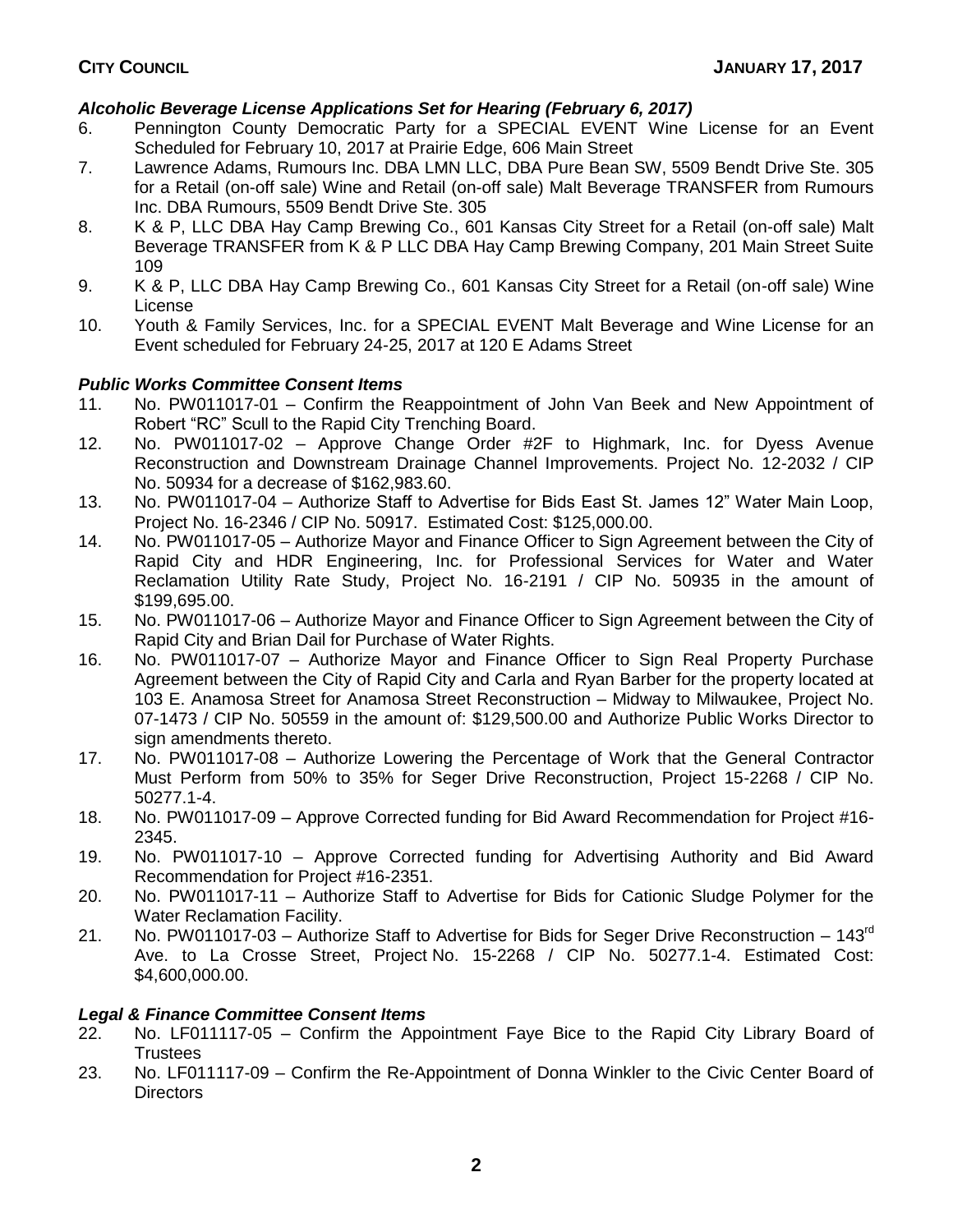- 24. No. LF011117-10 Confirm the Mayoral Re-Appointment of Donna Fisher and the New Mayoral Appointment of Megan Reder-Schopp to the Museum Alliance of Rapid City (MARC) Board of **Directors**
- 25. No. LF011117-06 Approve Two Change Orders for Purchase of Fire Apparatus
- 26. Acknowledge the Following Volunteers for Worker's Compensation Purposes: Tom Tolman, Felipa DeLeon, Monique Mousseau, Carissa Dachtler
- 27. No. LF011117-03 Approve Resolution No. 2017-006A a Resolution Fixing Time and Place for Hearing on Assessment Roll for Cleanup of Miscellaneous Property
- 28. No. LF011117-04 Approve Resolution No. 2017-007 a Resolution Establishing 2017 Encumbrances
- 29. No. LF011117-07 Authorize Mayor and Finance Officer to Sign 2017 Corporation for National Community Services (CNCS) Grant Application and to Accept if Awarded
- 30. No. LF011117-08 Approve Change Order for Chevy Traverse for IT Purchased from State Contract Due to Pricing Error by Vendor
- 31. No. LF011117-02 Approve Special Event Permitting Process.
- 32. No. LF113016-10 Approve Resolution No. 2016-096 A Resolution Adopting a Conflict of Interest Policy for Elected and Appointed Officials *(continued from the December 19, 2016, City Council Meeting)*

## *Community Planning & Development Services Department Consent Items*

- 33. No. 16CA007 Approve Resolution 2016-100 a Resolution Amending the Comprehensive Plan by adopting the Box Elder Drainage Basin Design Plan.
- 34. No. 16AN006 Approve Resolution No. 2016-103 a Resolution Declaring Intent to Annex for Property Generally Described as being Located East of Elk Vale Road, North of Twilight Drive, West of Reservoir Road, South of Homestead Street.

# *Bid Award Consent Items (NONE)*

END OF CONSENT ITEMS

# **NON-CONSENT ITEMS** – Items 35 - 45

## *Open Public Comment* – Items 35 – 45 (3 minute time limit per speaker) *Close Public Comment*

## *Ordinances*

35. No. 16RZ034 - First Reading, Ordinance 6154, An Ordinance Amending Section 17.06 of Chapter 17 of the Rapid City Municipal Code, a request by Steve Wynia for a **Rezoning from General Commercial District to Light Industrial District** for property generally described as being located at 1300 E. Centre Street.

## **Recommendation: Approve**

36. No. 16RZ035 - First Reading, Ordinance 6155, An Ordinance Amending Section 17.06 of Chapter 17 of the Rapid City Municipal Code, a request by KTM Design Solutions for A and J Meier LLC for a **Rezoning from General Agricultural District to Light Industrial District** for property generally described as being located at the northwest terminus of Seger Drive between Dyess Avenue and Elk Vale Road.

## **Recommendation: Approve**

37. No. LF011117-12 – Approve Introduction and First Reading of Ordinance No. 6153 an Ordinance to Amend Provisions Concerning Permitting for Parades and Special Events by Amending Chapter 12.20 of the Rapid City Municipal Code. **Recommendation: Approve**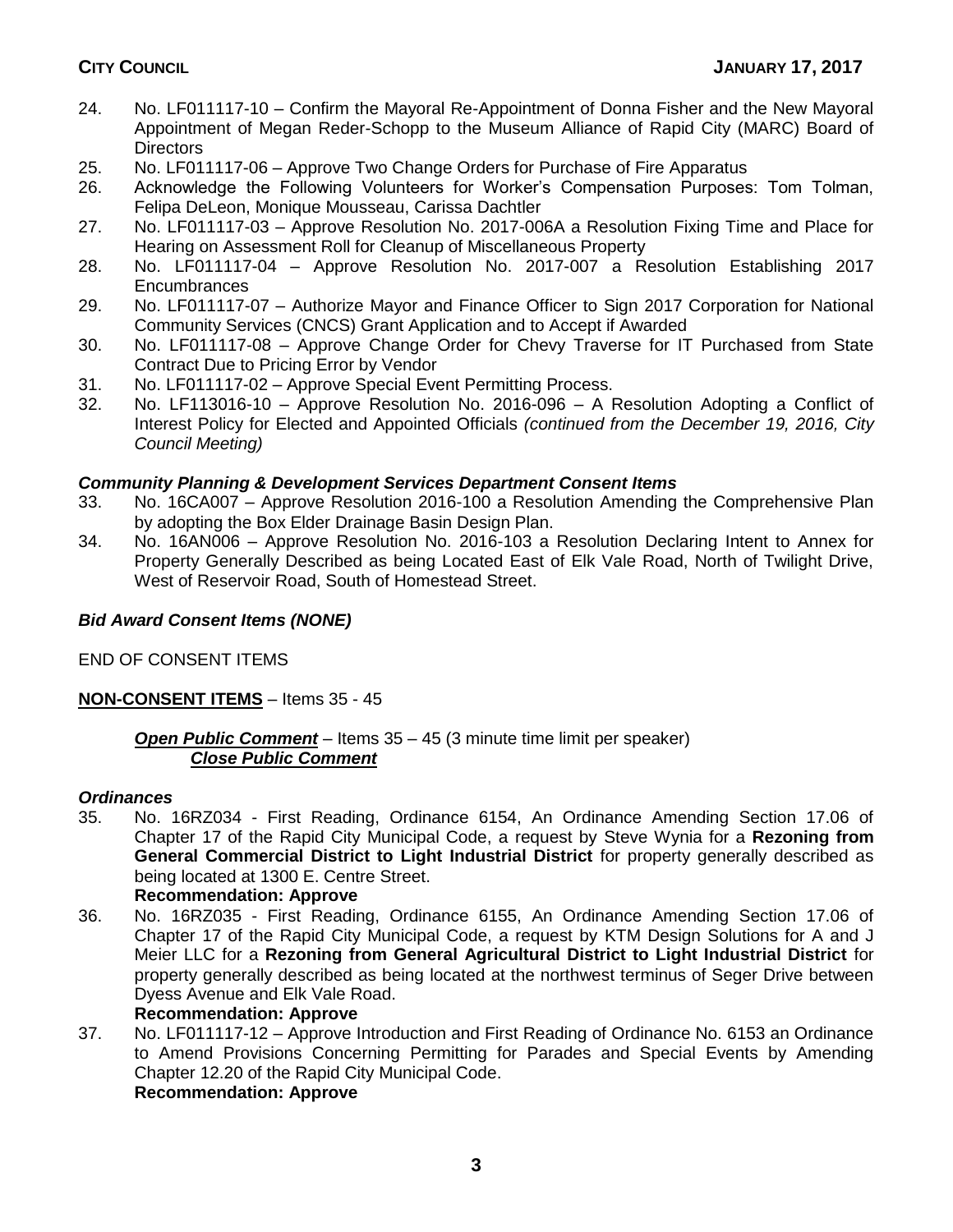# *Community Planning & Development Services Department Items*

- 38. No. 16PL121 A request by Neighbor Works Dakota Home Resources for Dakota Land Trust for a **Preliminary Subdivision Plan** for Proposed Lots 1 thru 5 and common area of Village on Monroe, generally described as being located at 612 Dilger Avenue. **Recommendation: Approve with stipulations**
- 39. No. 16PL129 A request by Abeln and Associates Architects P.C. Mark Abeln for Tyler Oliver of Coby 2016 LLC for a **Preliminary Subdivision Plan** for proposed Lots 2A and 2B of John Roberts Subdivision, generally described as being located in the southwest corner of E. St. Patrick Street and Cherry Avenue.

#### **Recommendation: Approve with stipulations**

40. No. 16PL130 - A request by Davis Engineering for Duininck Brothers and Gilchrist Land Co for a **Preliminary Subdivision Plan** for Lot A of Patrick Foley Addition, generally described as being located on the east side of Highway 79, 2.5 miles south of RC Landfill. **Recommendation: Approve with stipulations**

## *Legal & Finance Committee Items*

41. No. LF011117-01 – Authorize Mayor and Finance Officer to Sign Assignment Agreement for Tax Increment District Number Seventy-Eight Between Yasmeen Dream, LLC, Bank West, and the City of Rapid City.

#### **Recommendation: Approve 3-1 with Modrick, Wright and Roberts voting yes and Laurenti voting no.**

42. No. LF011117-11 – Request from Tony Marshall for City Council Authorization to Allow Tax Increment Financing Funds to be used for Landscaping, Grading & Excessive Excavation Costs for Anticipated Park Hill Residential TIF.

#### **Recommendation: Take to Council without recommendation.**

43. No. LF011117-13 – Request from James Letner for City Council Authorization to Allow Tax Increment Financing Funds to be Used for Land Acquisition; On-site Professional Fees for Architecture, Mechanical/Electrical Engineering Structural Engineering and Soils; and On-site Drainage and Utility Improvements for Anticipated East St. Charles Street Affordable Housing TIF.

## **Recommendation: Take to Council without recommendation.**

44. No. LF011117-14 – Authorize Mayor and Finance Officer to Sign an Agreement with the Center for Public Safety Management for a Comprehensive Analysis of the Rapid City Fire and EMS Services.

**Recommendation: Approve 3-1 with Modrick, Roberts and Wright voting yes and Laurenti voting no.**

*Public Works Committee Items (NONE)*

*CIP Committee Items (NONE)*

*Other Board, Commission & Committee Items (NONE)*

*Bids (NONE)*

*Alcoholic Beverage License Applications (NONE)*

*Mayor's Items (NONE)*

*Council Items & Liaison Reports (NONE)*

*Staff Items*

45. Update on Soccer Rapid City – Pauline Sumption